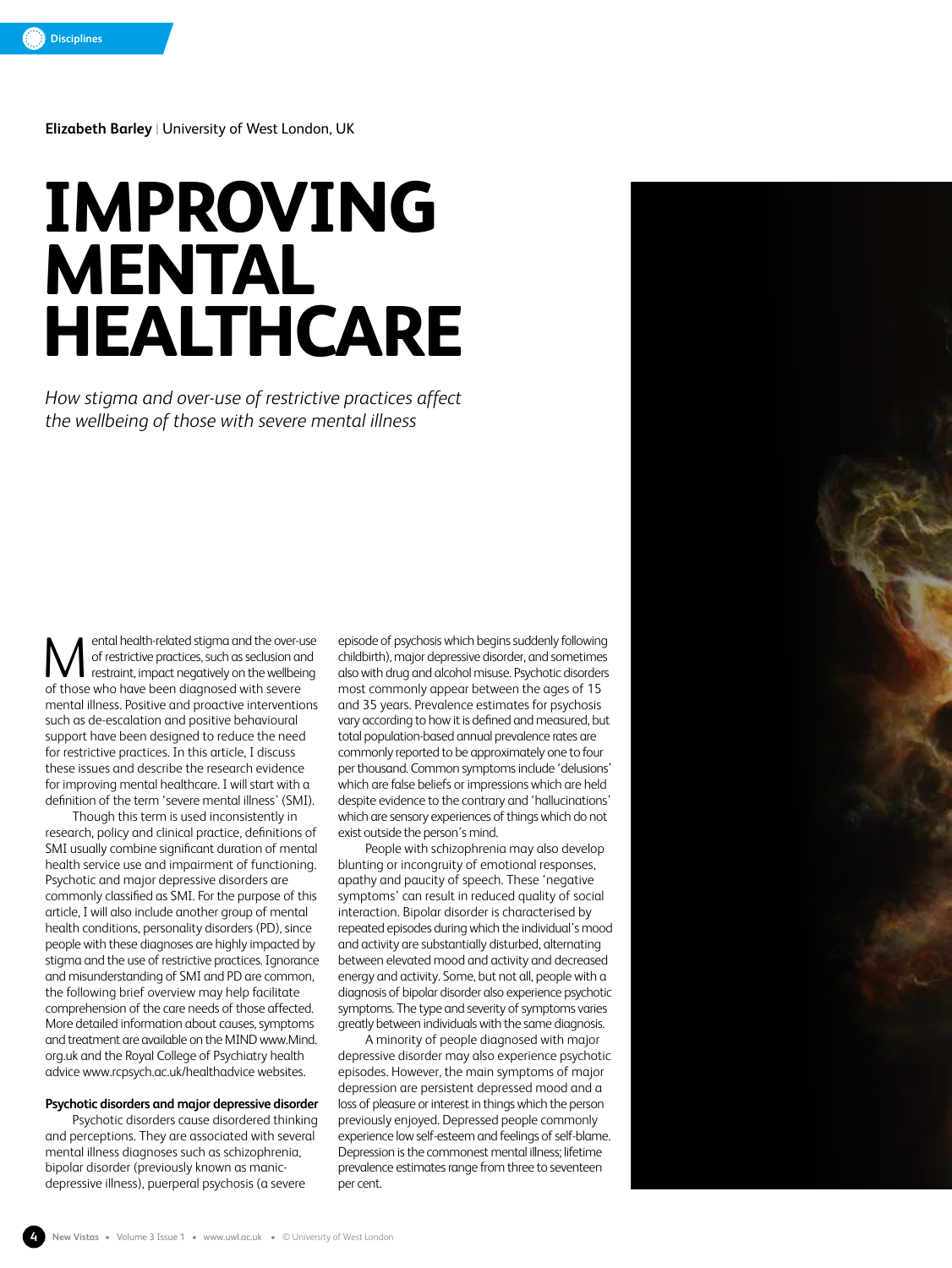*Commonly-held negative perceptions [of mental illness] include incompetence, beliefs about dangerousness, attributions of blame, expectations of poor prognosis, negative emotional responses and a desire for social distance (avoiding contact with people with mental illness)*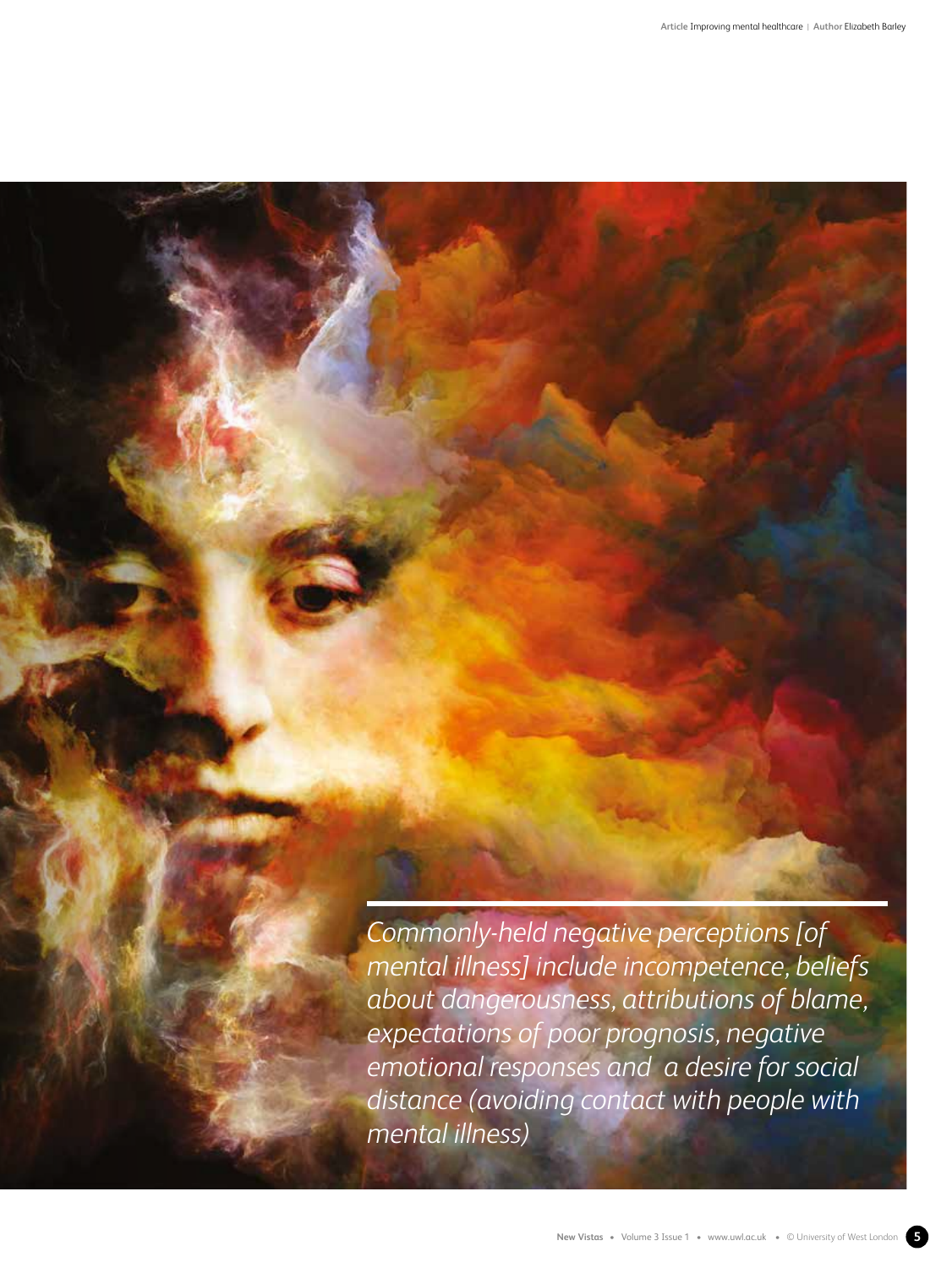

### **Personality disorders**

Personality disorders (PD) are characterised by patterns of behaviour, cognition, and inner experience which differ from societal norms and expectations. People diagnosed with a personality disorder may experience difficulties in cognition (understanding), controlling or expressing emotions, relating to other people and in controlling their impulses. There are several types of personality disorder, each with their own diagnostic criteria. At any one time, it is thought that about one in twenty people will have some kind of personality disorder. Living with any personality disorder makes life harder and people with these diagnoses often experience other mental health problems such as depression or anxiety disorders or substance abuse.

A lack of understanding of SMI is associated with mental health-related stigma which in turn has a range of negative consequences for those affected. I discuss this next.

## **Mental health-related stigma**

A well-established and accepted model of mental health-related stigma is that proposed by Thornicroft (Thornicroft *et al.*, 2007). It proposes three important components: ignorance (lack of knowledge), prejudice (stigmatising attitudes) and discrimination (treating people unfairly). Components proposed by other models vary, but most agree that negative stereotype endorsement is important. Commonly-held negative perceptions include incompetence, beliefs about dangerousness, attributions of blame, expectations of poor prognosis, negative emotional responses and a desire for social distance (avoiding contact with people with SMI or PD).

Mental health-related stigma is generally acknowledged to be widespread. One method of studying this is to test public reactions to case descriptions of people with schizophrenia and major depressive disorder. Studies using this methodology worldwide have found large percentages of the public reporting being unwilling to work closely, or even to socialise, with people with schizophrenia or depression. Similarly, across countries, a high

percentage of people with schizophrenia report negative discrimination from friends and family members, and in finding or keeping a job; and in intimate or sexual relationships (Thornicroft *et al.*, 2009).

Arguably, people with a diagnosis of a PD experience the worst stigma. A recent review (Sheehan *et al.*, 2016) found that public knowledge of these conditions is poor, and that people with PD are often seen as purposefully misbehaving rather than experiencing an illness. In addition, people with SMI and those with PD often come from, or end up in, as a result of their illness, other groups or situations which also face stigma such as black and ethnic minority groups, being lesbian or gay, asylum seeking, homeless or in poverty.

Stigma has a major adverse effect on the lives and wellbeing of those living with SMI or PD. This includes receipt of poorer physical healthcare than the general public. It is well-established that people with SMI on average die 15 to 20 years younger than the general population. The reasons are complex, but there have been many reports by people with SMI of poor relationships with healthcare professionals, including GPs, which reduces their access to and engagement with health services. For instance, people with SMI have an approximately 30% higher fatality rate from cancer compare with the general population; partly this is due to late presentation by those with SMI (Kisely *et al.*, 2013). In qualitative work conducted by myself and others (Clifton *et al.*, 2016) stigmatising attitudes and behaviour by health professionals were cited as one barrier which prevents access to national screening programmes which can provide early detection of cancer. The situation may be even worse for those with PD as health provider stigma has been found to be particularly high, resulting in people with PD being treated less compassionately, even by mental health professionals, than those with SMI (Sheehan *et al.*, 2016).

Discrimination and prejudice can also result in 'self-stigma' where people with SMI or PD feel negatively about themselves and behave in self-sabotaging ways. For instance, people may use strategies of avoidance and concealment,

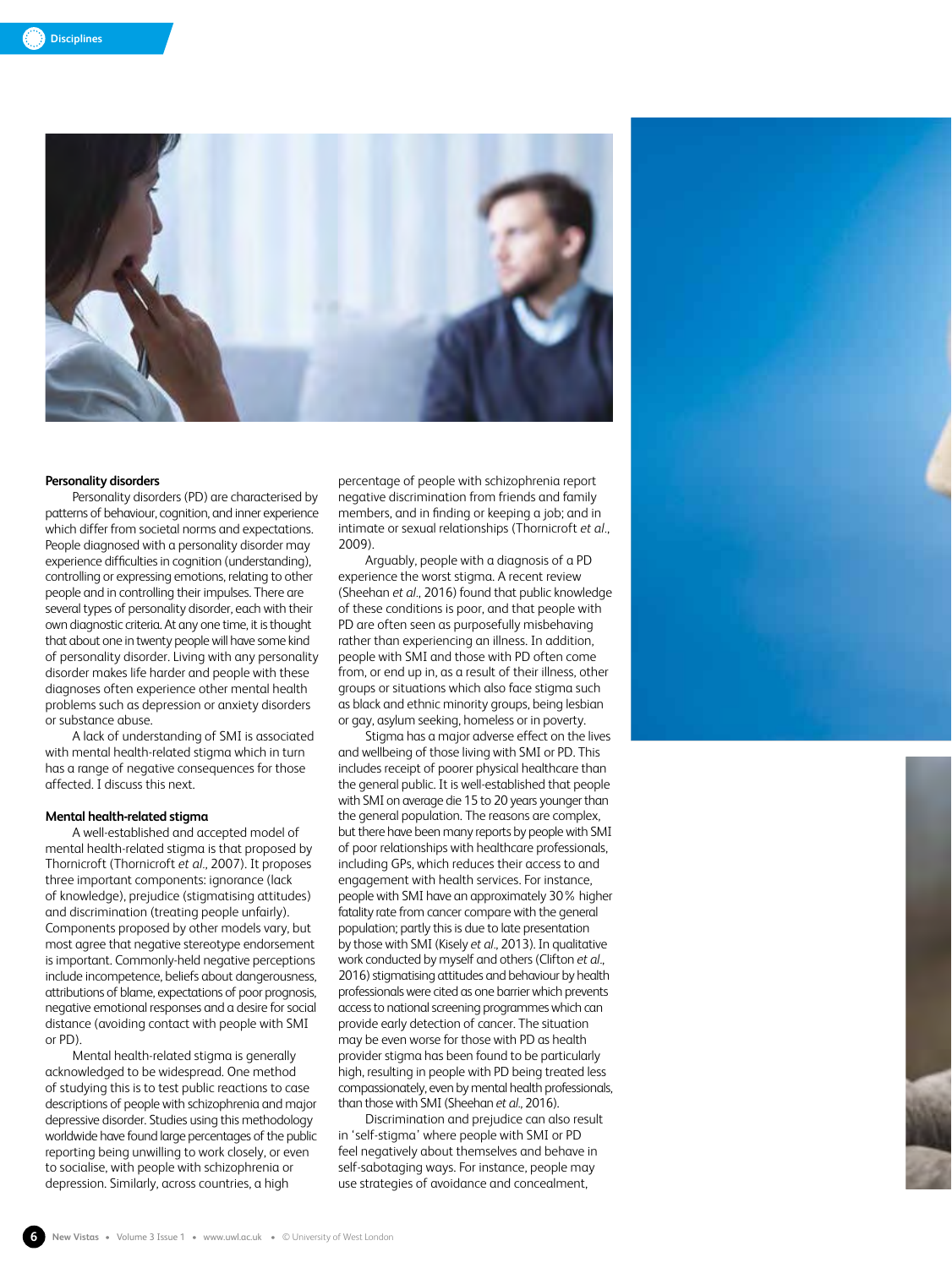

*At any one time, it is thought that about one in twenty people will have some kind of personality disorder. Living with any personality disorder makes life harder and people with these diagnoses often experience other mental health problems such as depression or anxiety disorders or substance abuse*



which may further contribute to social exclusion and poor quality of life. In a systematic review (n=48 studies) which I conducted with colleagues (Brohan *et al.*,2012) expectation or experience of discrimination was a factor in non-disclosure of mental health problems in the workplace. Whereas the decision to disclose is personal, under the Equality Act 2010, protection from discrimination is dependent upon the employer knowing about the disability. So fear of the negative consequences believed to be associated with disclosure can result in individuals missing out on the help they need.

In addition, families and others close to a person with SMI or PD can experience 'courtesy stigma' or 'stigma by association'. Society is damaged by mental health-related stigma when communities are deprived of the contributions that people with SMI or PD could make if they were unimpaired by stigma. Societal-level stigma also contributes to a lack of 'parity of esteem' between mental and physical health as highlighted by the previous government's Minister for Care Services, Norman Lamb (Department of Health, 2013). This applies to the resources allocated to mental health services and to research. For instance, approximately four times the amount of funding is provided for cancer research compared with mental health research. Whereas huge advances have been made in the field of cancer, few have been made in terms of understanding and treatment of mental illness. Finally, mental health-related stigma also contributes to prevent help-seeking by those experiencing mental health problems and accounts for the reduced potential for early intervention and prevention of mental illness. Negative media reporting compounds this by promoting a perceived association between mental illness and violence or aggression which I discuss next.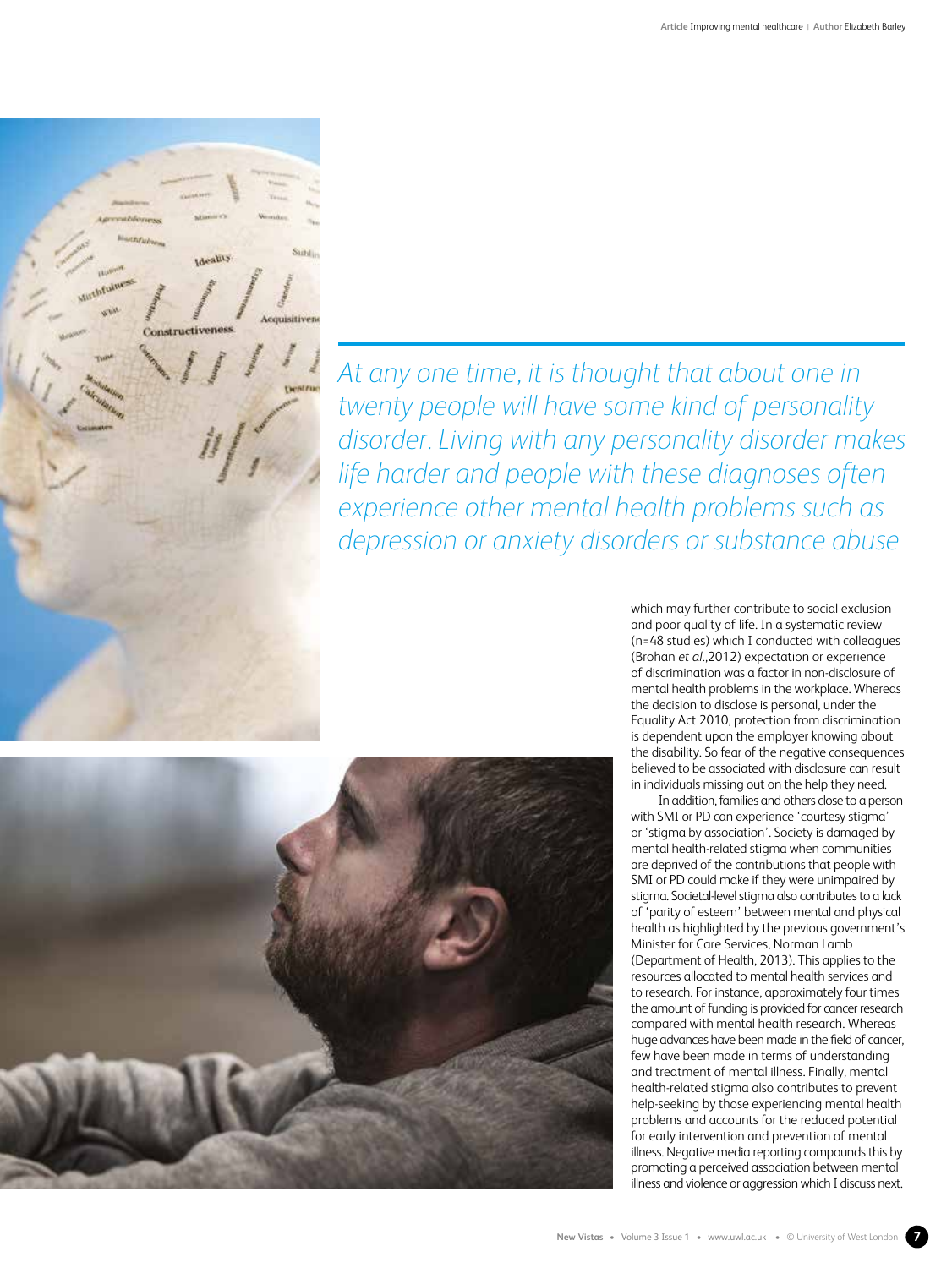# **Violence and restrictive practices**

Media stories of violent assaults by those with mental illness are impactful since they often appear motiveless and the consequences may be devastating. Sensationalised coverage helps to promote a strong association in the public mind between violence and SMI. However, in reality such incidences are rare and people with SMI are considerably more likely to be a victim of an assault than members of the general public (Varshney *et al.*, 2016). Nevertheless, in a minority of people diagnosed with SMI, symptoms may include a reduced ability to manage emotions, including aggression, which sometimes escalate into violent behaviour. Violent behaviour may be towards others, such as carers, but is most often directed towards the patient themselves in the form of self-harm, including suicide attempts. It is worth noting that suicide is among the three leading causes of death among those aged 15 to 44 years, and of those who die from suicide, more than 90 per cent are found to have a diagnosable mental disorder (Bertolote and Fleischmann, 2002). Violence, including self-harm, is an important driver for hospital admission and an important care outcome is the safety of both patients and carers.

Interventions used in the management of disruptive and violent behaviours in psychiatry include a range of 'restrictive practices'. These are defined as 'making someone do something they don't want to do or stopping someone doing something they want to do' (Department of Health, 2014). Interventions range from simple acts such as only allowing cups of tea at certain times or restrictions regarding leave under the Mental Health Act, to the use of physical restraint or seclusion. The term 'restraint' has no standardised definition but 'involves measures designed to confine a patient's bodily movements' (Sailas and Fenton, 2012: 2). Seclusion is 'the placement and retention of an inpatient in a bare room for containing a clinical situation that may result in a state of emergency' (Sailas and Fenton, 2012: 2).





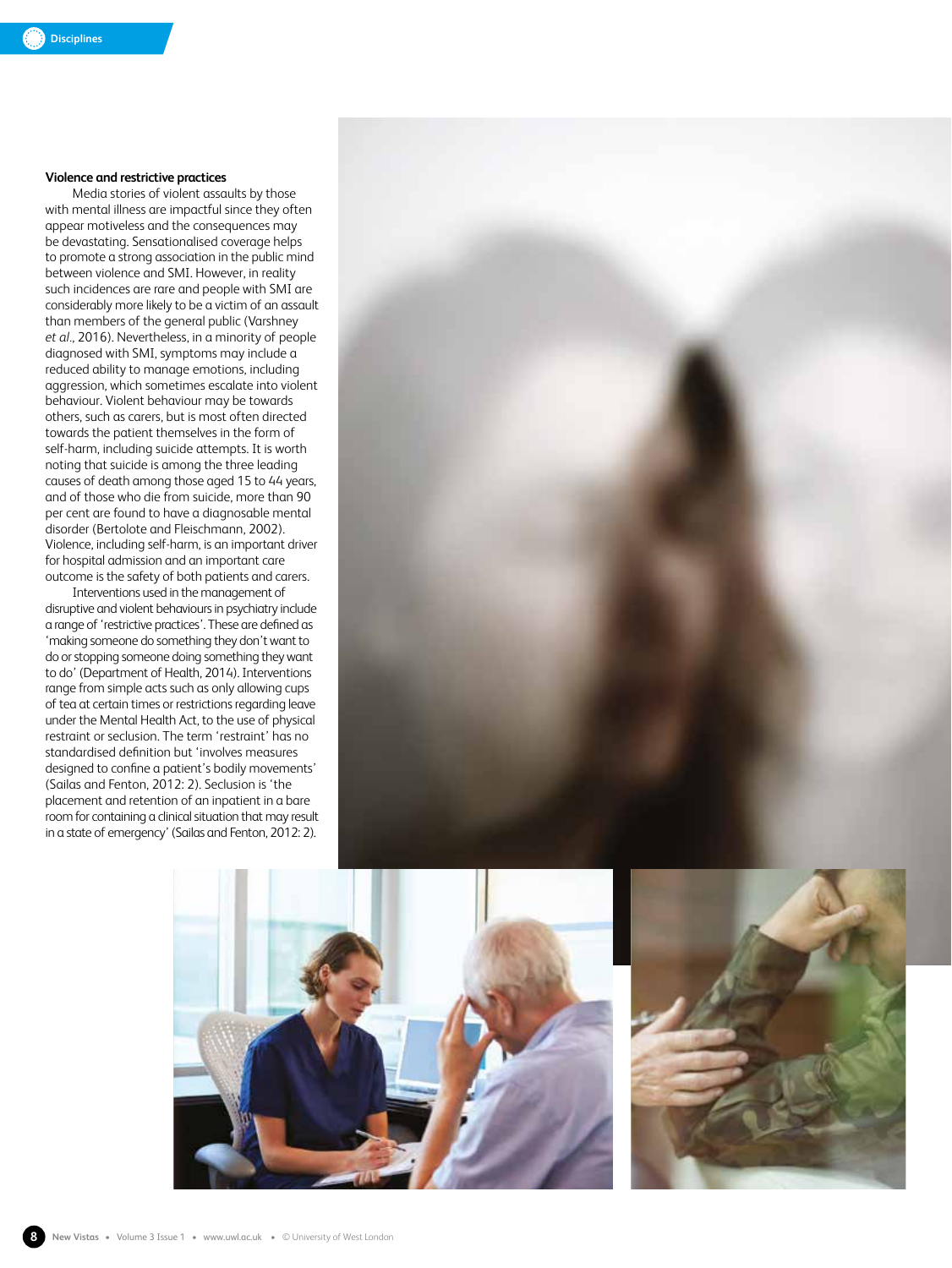*De-escalation techniques involve the use of verbal and non-verbal techniques, such as personal space, body language, and listening skills, to help the person exhibiting disruptive behaviour to calm themselves* 

Restraint and seclusion are sometimes necessary to prevent injury and reduce agitation. However, they can have deleterious physical or psychological effects. For instance, positional asphyxia during restraint may occur as a result of alcohol, substances or medication (Mind, 2013). The higher incidence of physical health problems, such as heart disease or diabetes, in people with mental illness increases this risk. Experience of restraint may trigger recall of previous traumatic experiences and thereby exacerbate anxiety symptoms. Family members or carers who witness restrictive practices may also experience distress.

It is accepted policy that restrictive practices should only be used as a 'last resort'. However, there exists a lack of clarity around this term which may contribute to the fact that seclusion and restraint have been overused. A report by Mind (Mind, 2013) and investigation by the UK Department of Health in 2012 into abuses at Winterbourne View Hospital (a private hospital in Gloucestershire where evidence of abuse had been exposed by a BBC programme) showed that these terms have been used to inflict pain, humiliate or punish. The scale of the problem is unclear, but in 2012, there were almost 1,000 incidents of injury following restraint (Mind, 2013). There is huge variation in restraint use across England with one National Health Service (NHS) reporting 38 incidents while another reported over 3,000 in the same year (Mind, 2013). This suggests that there are differences between NHS Organisations in their approach to managing violent incidences and that some approaches may be more effective. Accordingly, interventions to reduce the use of and need for restrictive practices have been developed in an effort to improve patient and carer safety. Two such interventions are 'de-escalation' and 'positive and proactive care'.

## **De-escalation**

Sometimes people with SMI or PD who are experiencing an acute episode and healthcare staff may disagree over how necessary it is for the person to be in hospital. People with SMI or PD may sometimes therefore be kept in wards, which may be noisy and frightening, against their will. This can lead to arguments and aggression, including self-harm and suicide attempts. How staff talk to patients who are experiencing distress can influence whether or not behaviour escalates into violence. NHS mental healthcare staff have mandatory training in effective communication and in calming strategies known as 'de-escalation techniques'. De-escalation techniques involve the use of verbal and non-verbal techniques, such as personal space, body language, and listening skills, to help the person exhibiting disruptive behaviour to calm themselves.

De-escalation techniques should be the first-line intervention for imminent violence in mental health settings. However, this is not always the case and, even when used, de-escalation techniques may not always be successful. Factors which contribute to the use and success of de-escalation include the severity of the threat; staff experience and training; staff attitudes to restrictive practices and accountability for their use; staff emotional regulation skills; and ward culture and procedures. For instance, incidences of violence are reduced where ward culture promotes respect for patients by promoting psychological understanding of behaviour and by reducing power inequalities and social distance between staff and patients. Nevertheless, it is not fully understood what techniques work best for which patients in which situations. At the time of writing, the National Institute for Health Research (NIHR) is calling for bids for funding for research to determine this and to develop an evidence-based staff training for roll out across the NHS.